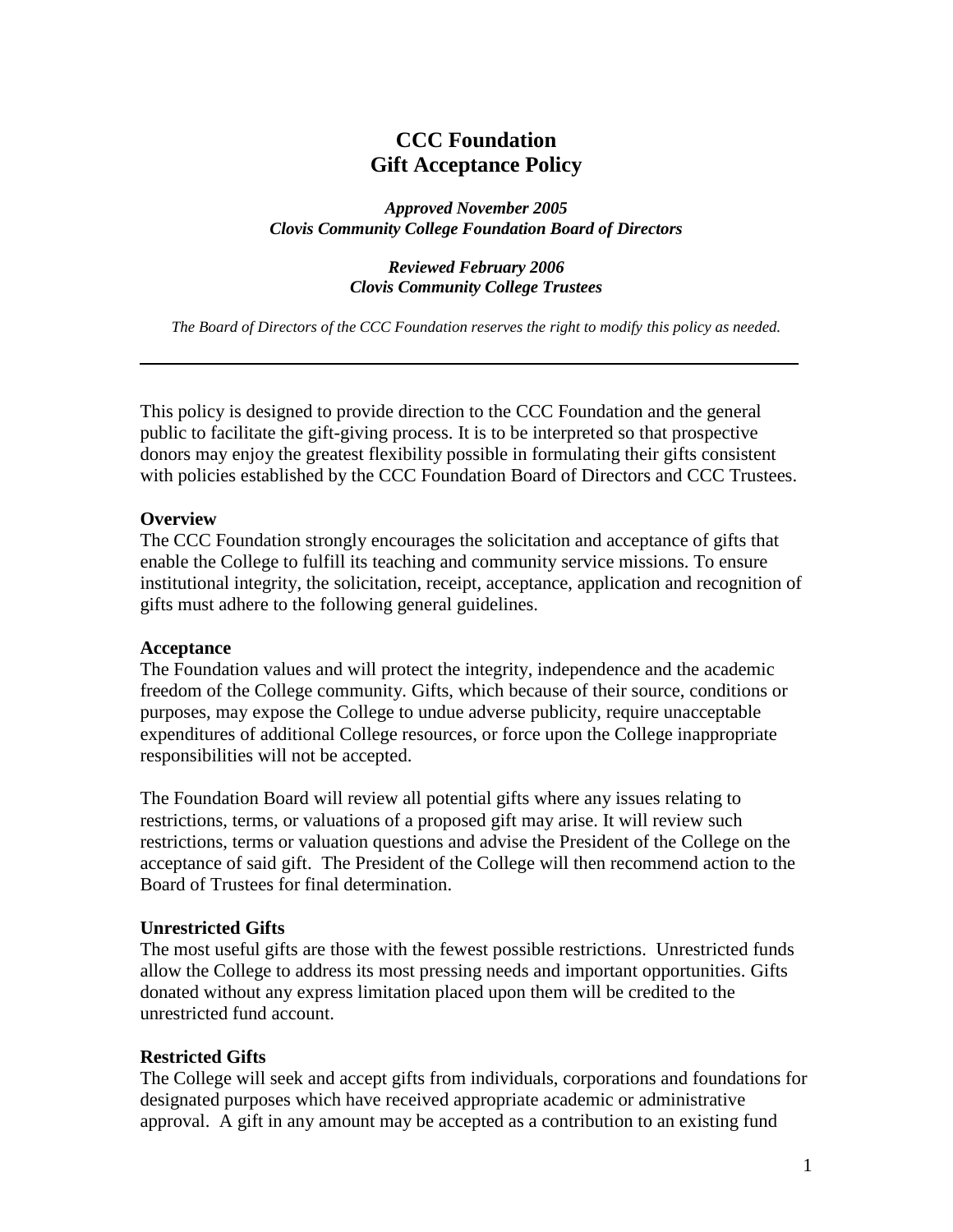earmarked for a specific need of the College so long as the terms and conditions of the existing fund so permit.

## **GIFTING CATEGORIES**

I. Endowed: A fund established in perpetuity allowing the net income produced each year to be used for the specific purpose(s) established by the donor.

Types of Endowed Gifts

- 1. Scholarships. The endorsement may be named for the donor, or in honor or memory of a person(s) the donor wishes to recognize.
	- (a) "Named" Scholarship Endowment Fund." The minimum amount to establish a named endowed scholarship fund is \$10,000.00, funding to be completed within 5 years or by an irrevocable deferred gift or bequest, such as through a will or trust.

The funds will be placed in a holding account and will accrue interest for the donor specified purpose, but no funds will be released for program purposes until the corpus reaches the appropriate fund threshold or unless otherwise directed by the donor. If a donor is unable to complete the funding of an endowment, he or she will have the option of directing that his or her gifts be aggregated with other endowment gifts or expended to support a specific program.

Because conditions change over time, Endowed Funds will be reviewed periodically by the CCC Foundation to determine if the funds continue to support the mission of the Foundation and College. If circumstances arise that make it impossible or impracticable to use the gift for the purpose specified, the CCC Foundation Board of Directors may authorize the use of the spendable income for a modified purpose while taking into consideration the expressed intent of the donor. In the event of such modification, the distribution will be used to benefit the College in a manner which will most nearly meet the donor's intent. The donor's name will continue to be associated with the fund.

(b) "Pooled Scholarship Endowed Fund." Endowed gifts of less than \$10,000 may be directed to a pooled or aggregated scholarship fund established for a designated purpose, a category of students, or the general scholarship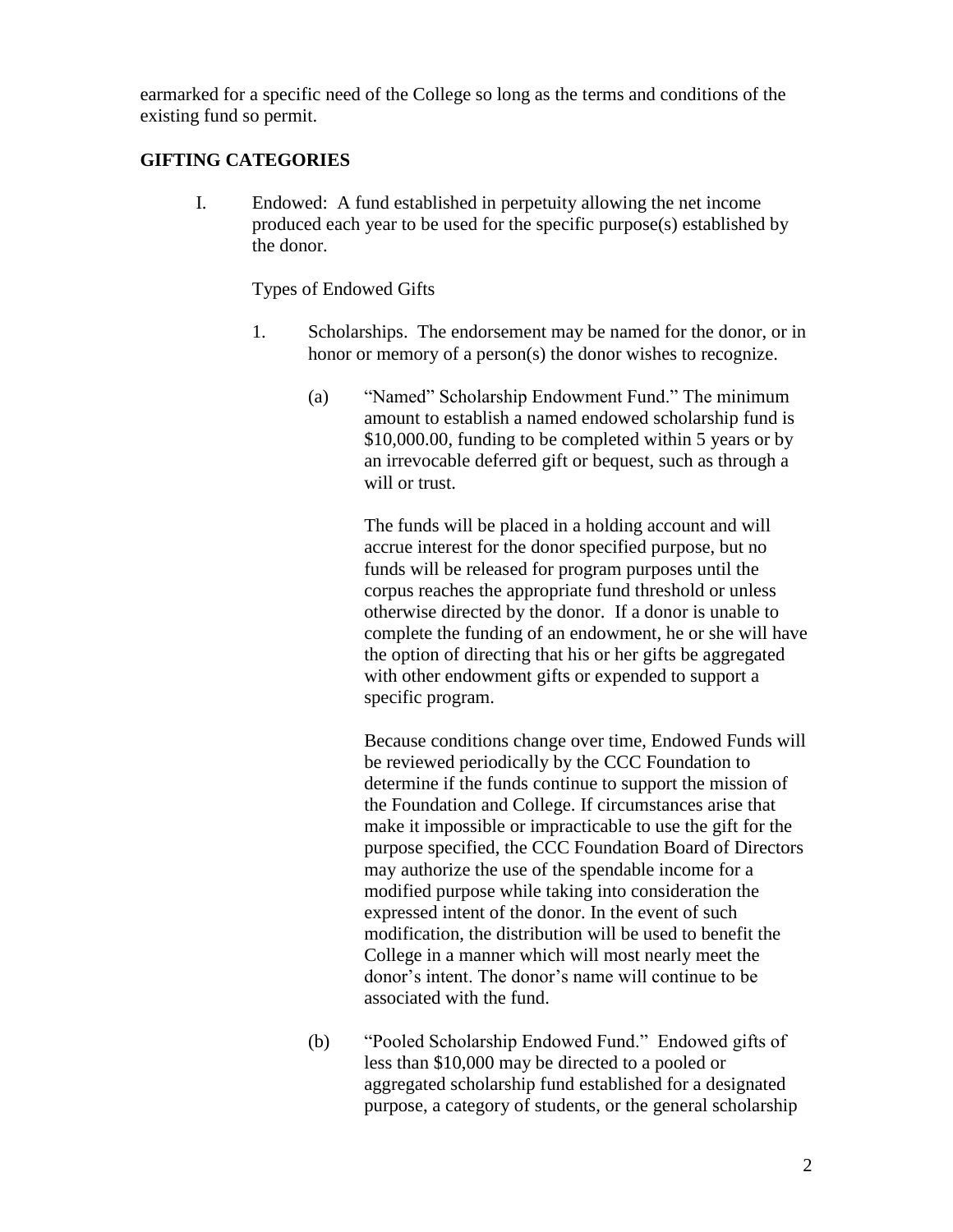fund at the direction of the CCC Foundation Board of Directors.

- 2. Non-Scholarship or endowed gifts to benefit the College. These gifts will allow the college to address its most pressing needs and important opportunities.
	- (a) "Named Buildings or Property Endowed Gifts to Benefit the College (non scholarship).

## INTENT

(i) The "Administrative Process for Naming Buildings, Facilities, Rooms and Programs at Clovis Community College" establishes an approved procedure for receiving and processing proposals to name College buildings or system property.

> Buildings or other property of Clovis Community College may be named after or dedicated in honor of a person or entity only upon approval of the CCC Board of Trustees.

- (ii) Objectives of this process are to:
	- Ensure appropriate recognition of extraordinary and/or significant contributions to the College.
	- Facilitate and encourage significant financial contributions to the College. The College may, through its Foundation, staff, alumni, or through an individual, identify potential donors and approach the prospective donor, through such methods as are deemed appropriate by the College.
- (b) Pooled Endowments to Benefit the College (non-scholarship)
	- (i) Gifts of any amounts contributed to a pooled or aggregated endowment fund established for a designated purpose or category, such as a type of library collection, program support, general capital improvements or purchase of lab equipment.
- II. Types of Unendowed Gifts
	- 1. Scholarship The gifts can be of any amount and will be distributed in full without endowment according to the same guidelines for endowed funds.
	- 2. Restricted Gifts The Foundation will seek and accept gifts from individuals, corporations and foundations for designated purposes which have received appropriate academic or administrative approval. A gift in any amount may be accepted as a contribution to an existing fund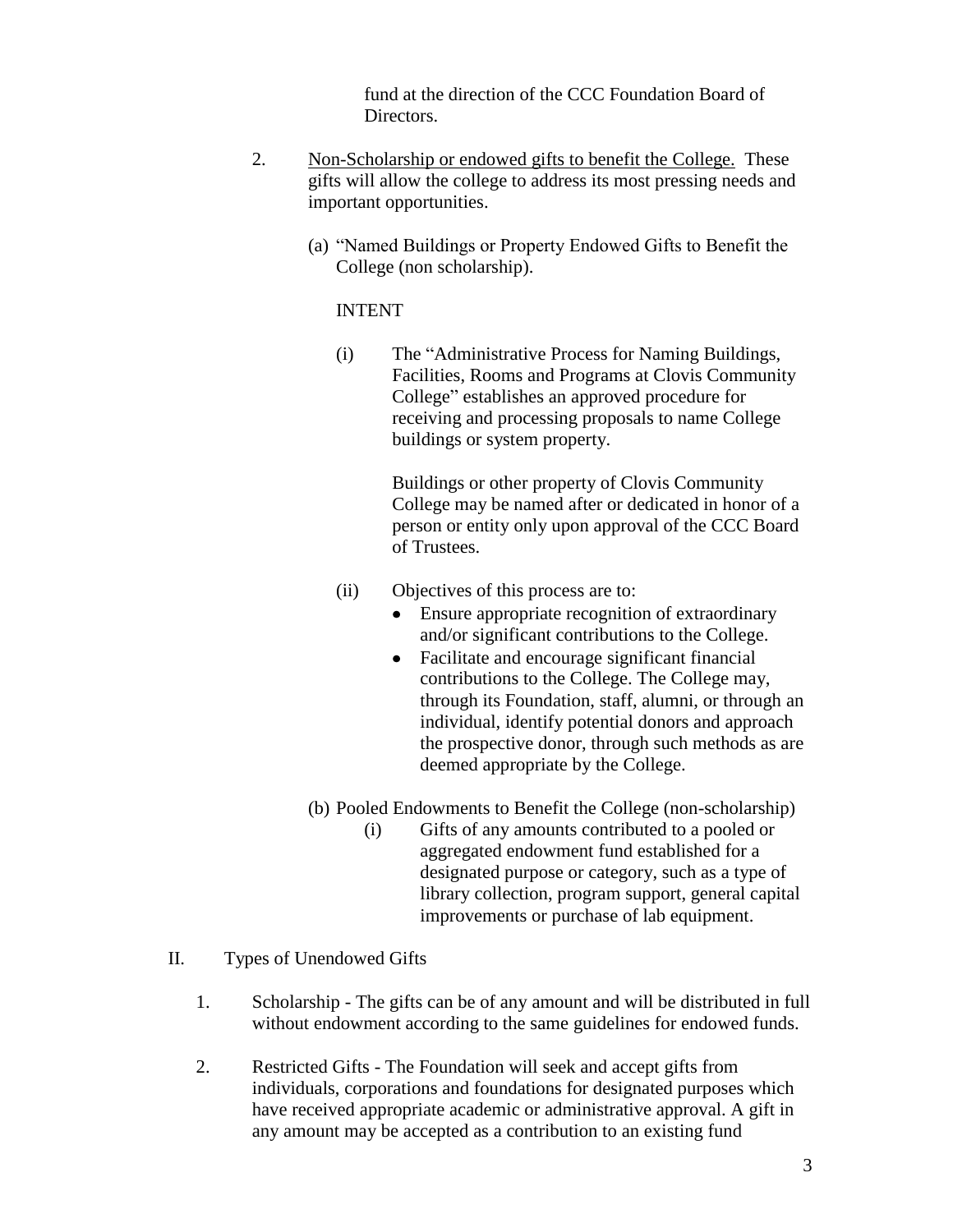earmarked for a specific need of the College so long as the terms and conditions of the existing fund so permit.

The Foundation and/or the College, at its sole discretion, may choose not accept a gift if its restrictions:

- are inconsistent with the institutions stated academic purposes and  $\bullet$ priorities;
- inhibit the College from seeking gifts from other donors, be they similar or different, foreign or domestic;
- involve unlawful discrimination based upon race, religion, sex, age, national origin, color, handicap or any other basis prohibited by federal, state and local law and regulations;
- obligate the College to violate any other applicable law or regulation,  $\bullet$ or which violates the Foundation's or College's charter, articles or incorporation, or by-laws.
- 3. Unrestricted Gifts -The most useful gifts are those with the fewest possible restrictions. Unrestricted funds allow the College to address its most pressing needs and important opportunities. Gifts donated without any express limitation placed upon them will be credited to the unrestricted fund account.

## **Methods of Giving**

Any asset of value may be gifted to the Foundation for the College's and our students' benefit. A variety of methods of giving allow donors to choose the one most appropriate for their circumstances and interests.

## **Cash**

The most frequent method used to make a gift to the Foundation is a personal check. Gifts received by mail will be receipted on the postmark date.

## **Securities**

Publicly traded securities, shares of stock in closely held companies, bonds, and government issues may be given to the College.

## **Publicly-traded Securities**

These are securities regularly traded on a public stock exchange. The donor should be advised to (1) notify his/her broker of his/her intent to donate, and asked to instruct his/her broker to electronically transfer the desired stocks to the Foundation's account. The donor should promptly advise the Office of Resource Development of the pending transfer, and indicate in writing the purpose or designation of the gift, if any. The value of the gift will be the mean of the highest and lowest selling prices quoted for the stock on the day of the gift.

## **Closely-held Securities**

These are shares of stock in entities that have been organized for profit-making purposes, and are rarely traded on stock exchanges. Donors may give shares of closely held corporate securities to the Foundation in the same manner as publicly traded securities. However, because closely held stock is not publicly traded,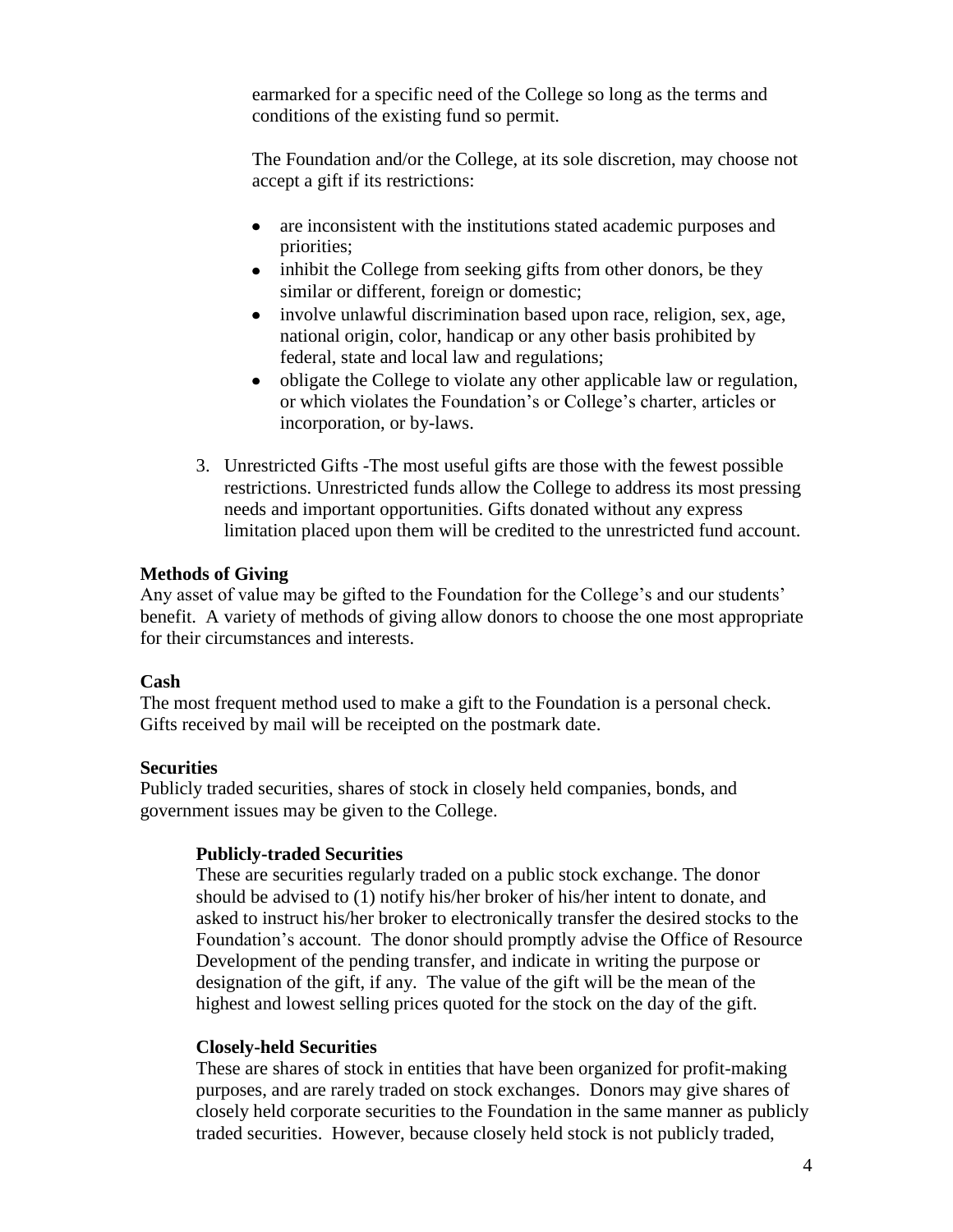these securities present special concerns and valuation issues. To convert them into cash, the Foundation must own the securities. Thus, it will not, formally or informally, enter into any redemption agreement with the donor. Gifts of closely held securities may be accepted only after review by the Foundation Board of Directors and legal counsel.

### **Methods of Delivery**

The Foundation prefers that a donor not sign stock certificates or has shares reregistered in the name of the Foundation. It is preferable for the donor, following consultation with College personnel, to transfer securities electronically from his or her personal brokerage account to an appropriate Foundation account and provide a letter of instruction to the Foundation regarding the application of the proceeds of the securities. If the securities are in the donor's possession, appropriate stock powers, signed exactly as the name (of the registered owner) appears on the stock certificates, should accompany securities that are handdelivered. A letter of instruction to the Foundation should be attached to the stock certificates. The gift date is the day the securities are received by the Foundation. If the securities are mailed to the Foundation, the value of the gift will be its fair market value (mean of the high and low) on the date the securities were postmarked. Please note as described below, that there are very specific processes for mailing gifts of securities.

A donor should obtain a stock power from his or her banker or broker, signing his or her name exactly as it appears on the certificates, and have that signature guaranteed by the banker or broker. The stock power and a letter of instruction should be mailed to the appropriate development officer **under separate cover** from the stock certificates. Upon receipt, these original documents will be immediately hand-delivered by the development officer to the Vice President for Administration. The Foundation should be designated on the stock certificate(s), stock power, or related instruments of transfer as the "CCC Foundation." The stock certificate(s) should be sent by registered mail, return receipt requested, directly to the Vice President for Administration. Unendorsed stock certificates are non-negotiable, so leaving them unsigned provides protection against unauthorized redemption of those certificates. The postmark date on the stock power will be used as the gift date when the stock certificate and stock power are mailed, as they always should be, under separate cover.

### **Real Estate**

The Foundation may accept gifts of real estate, including houses, condominiums, commercial properties, farm land, rental property, and undeveloped land after a thorough review of the following factors:

- 1. The usefulness of the property for College purposes;
- 2. The marketability of the property;
- 3. The existence of restrictions, reservations, easements, and/or other limitations;
- 4. The existence of encumbrances, such as mortgages and liens;
- 5. Carrying costs, such as property owner's association dues, taxes, insurance, and other maintenance expenses; and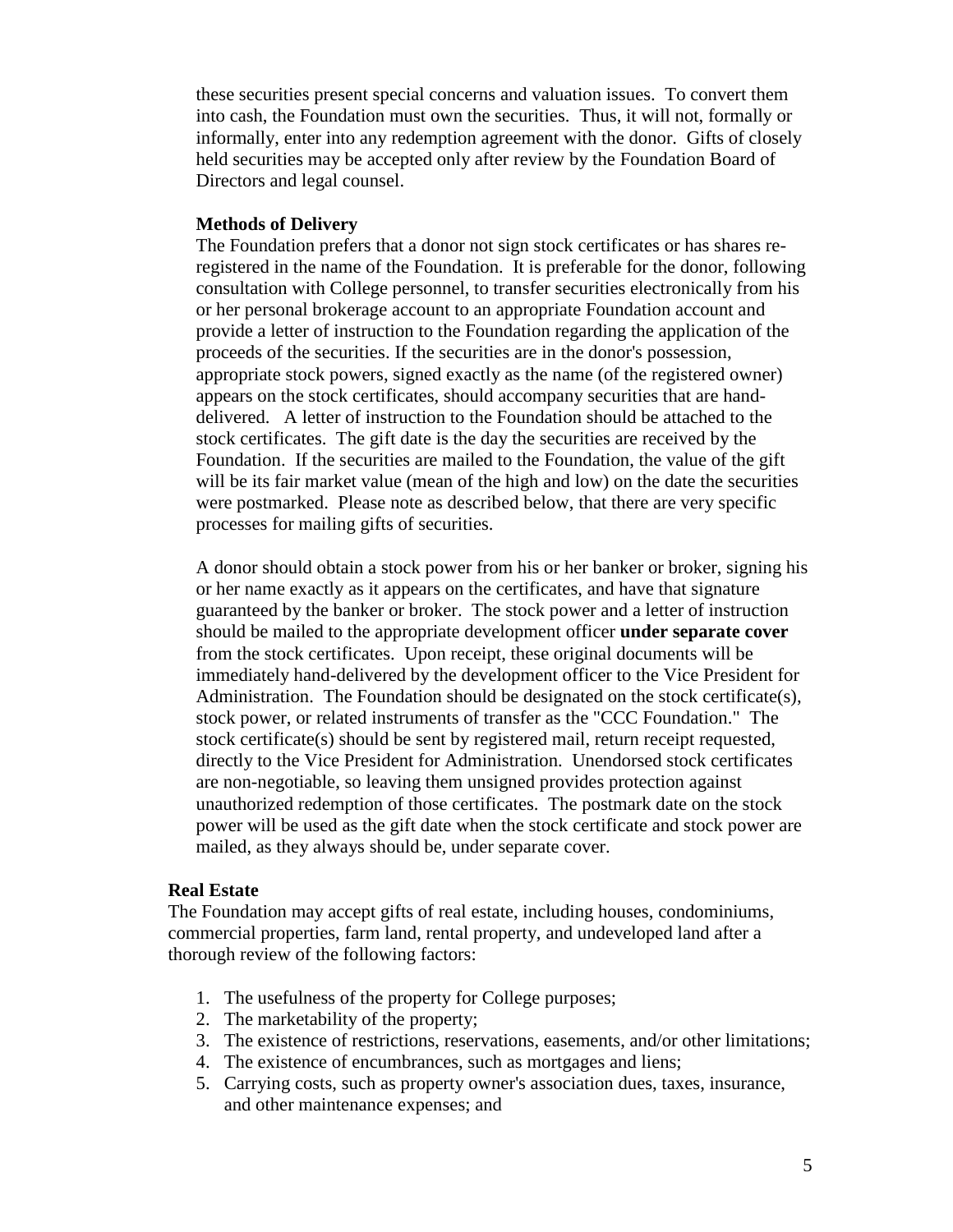6. Fair market value in relation to the costs and limits listed above as determined by a qualified appraisal conducted in accordance with Internal Revenue Service (IRS) standards.

Prior to the acceptance of any parcel of real property, as a minimum, a Phase 1 environmental assessment of the potential environmental risks will be conducted. This assessment shall include the following:

- An inquiry of the present owner regarding his/her knowledge of the history of the property;
- A title search to determine who the prior owners might have been;
- A consultation with federal, state, and local environmental agencies to ascertain whether the property has any history of hazardous waste contamination; and
- A visual inspection of the property for any evidence of environmental hazards.

An environmental audit conducted by a professional service will be required before acceptance of real property in most instances. Exceptions may be made for owneroccupied single-family residences that have not previously been used for other purposes. For all gifts of real estate, the Foundation Board of Directors will review the results of such assessment and recommend to the appropriate administrators whether the gift should be accepted.

## **Personal Property**

The Foundation may accept gifts of tangible or intangible personal property for the College's benefit, including works of art, jewelry, antiques, coin, stamp and other collections, automobiles, manuscripts and books. Such gifts may be accepted only after a thorough review indicates the property is readily marketable or may be used by the College in a manner consistent with one of the purposes for which it was granted its charitable and educational status. An essential issue for donors to consider before contributing a gift of personal property is whether they would like the College to use or display the property. Prospective donors should be advised that the Foundation reserves the right to sell or otherwise dispose of the personal property in question, if such action is deemed advisable or necessary. Whenever possible, the proceeds from these sales will benefit the programs or departments that were the intended beneficiaries of the contributions. The Resource Development Office and Finance Office will maintain a current inventory of items received as gifts of personal property. If the Foundation intends to sell a gift immediately, rather than use it, the donor must be informed that IRS rules will probably limit the amount of the charitable deduction to the donor's cost basis. Whenever donors estimate their gifts of personal property at \$5,000 or more, they must obtain a written appraisal report following review by a qualified independent appraiser. The Foundation cannot appraise or assign valuation to gifts of personal property. The Foundation Board of Directors will review and make recommendations regarding acceptance of any gifts of personal property

## **Inventory**

As with personal property, gifts of inventory or in-kind services may be accepted if those are appropriate to the advancement of the College's mission. Donors should be aware that special rules apply to the valuation of both inventory and services donated to charitable organizations.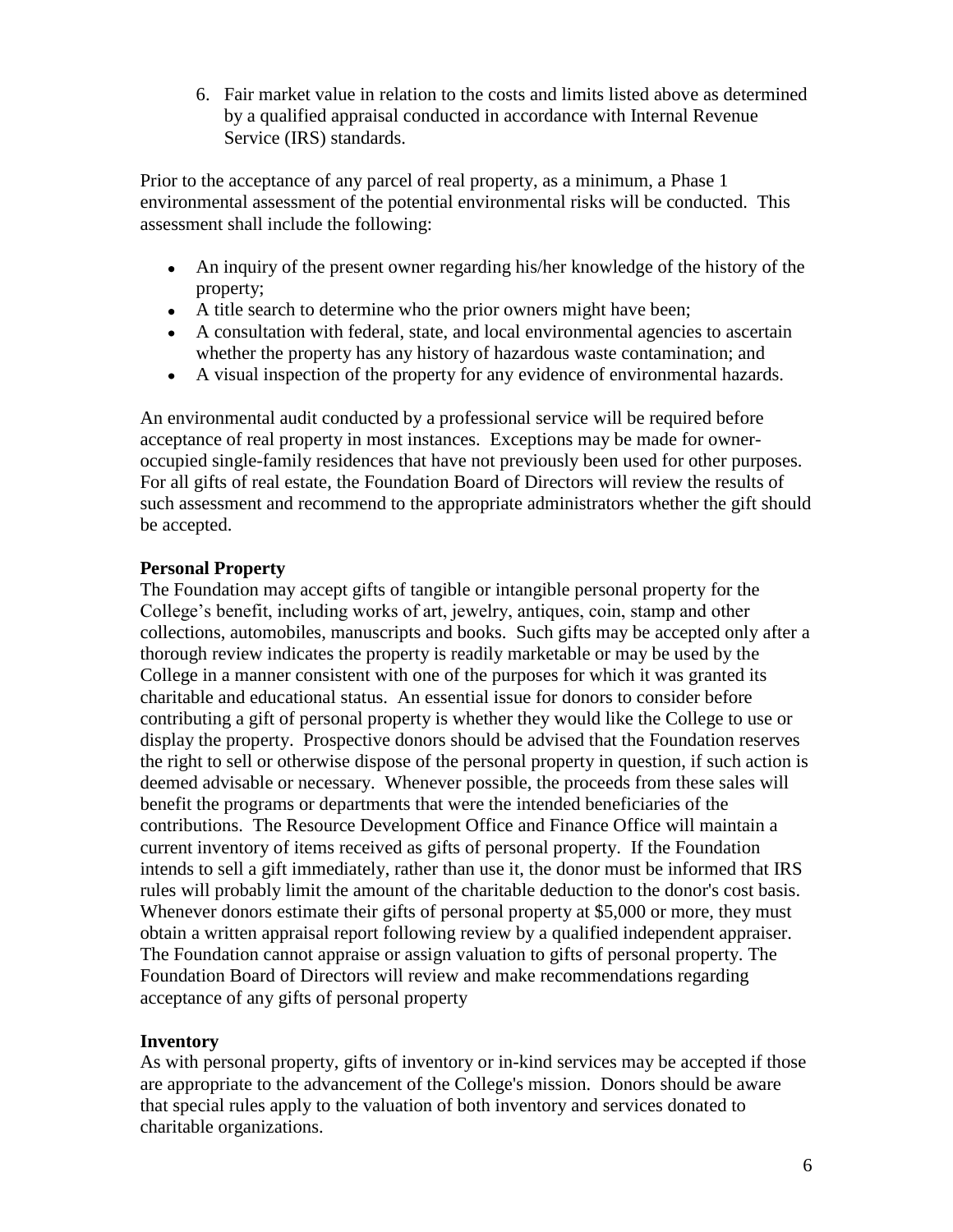### **Deferred Instruments**

Deferred Gifts are those for which the asset transfer or a commitment to give is made irrevocably, but from which the Foundation derives benefit at some later date, either upon the passage of a defined time period or upon the completion of some required conditional precedent. The acceptable methods of creating deferred gifts to the Foundation are described below.

**Bequest:** A bequest is a gift made to the Foundation through a donor's will. Bequests may provide for a specific dollar amount in cash, specific securities, specific personal property or all or part of the residue of the estate. In addition to specific and residuary bequests, a donor can choose to make a contingent bequest. A residuary bequest will give the Foundation all or a portion of the estate after all debts, taxes, expenses, and all other bequests have been paid. A contingent bequest directs specified property or the residue of an estate to the Foundation if other named beneficiaries are not living at the time of the donor's death. Gifts may be made to the Foundation through the execution of a new will or through a codicil to an existing will. Donors may also add specific, residual or contingent codicils to their wills.

Donors may also establish, by will, an annuity trust or unitrust (described below) to provide income for a designated beneficiary. If such a gift is made by will, the principal will become available for use by the College only after the death of the income beneficiary.

Donors are encouraged to recognize that many years may pass following the description of gift restrictions in a will before a gift is realized. During that period, or as endowment earnings are used thereafter, the needs, policies and circumstances of the College can change in unforeseen ways. The Foundation must have the flexibility to make use of funds in the best interest of the institution and in accord with donor interests and specifications. Thus, donors are advised to describe the specific purposes of their gifts as broadly as possible and to avoid detailed limitations and restrictions. Donors considering bequests for a specific purpose are encouraged to consult a member of the College's development staff.

**Charitable Remainder Unitrust:** A charitable remainder unitrust provides for periodic payment of income to the donor, or another person specified by the donor, for life or a specified term of years, after which the trust assets become available for use by the College. During his or her lifetime, a donor creates a formal trust agreement which irrevocably transfers assets such as cash, appreciated securities, or both to a trustee who then pays the donor, or a person specified by the donor, an income for life or for a defined term of years.

During the donor's lifetime, the trust assets are managed and invested by the trustee as a single fund. The donor cannot borrow or otherwise deal with the trust assets. The designated beneficiary receives payments based on a fixed percentage of the net fair market value of the trust as valued annually by the Vice President for Administration. The donor determines the fixed percentage, which may not be less than five percent, when the unitrust is created. Donors may make subsequent additions to the unitrust during their lifetimes or by bequest.